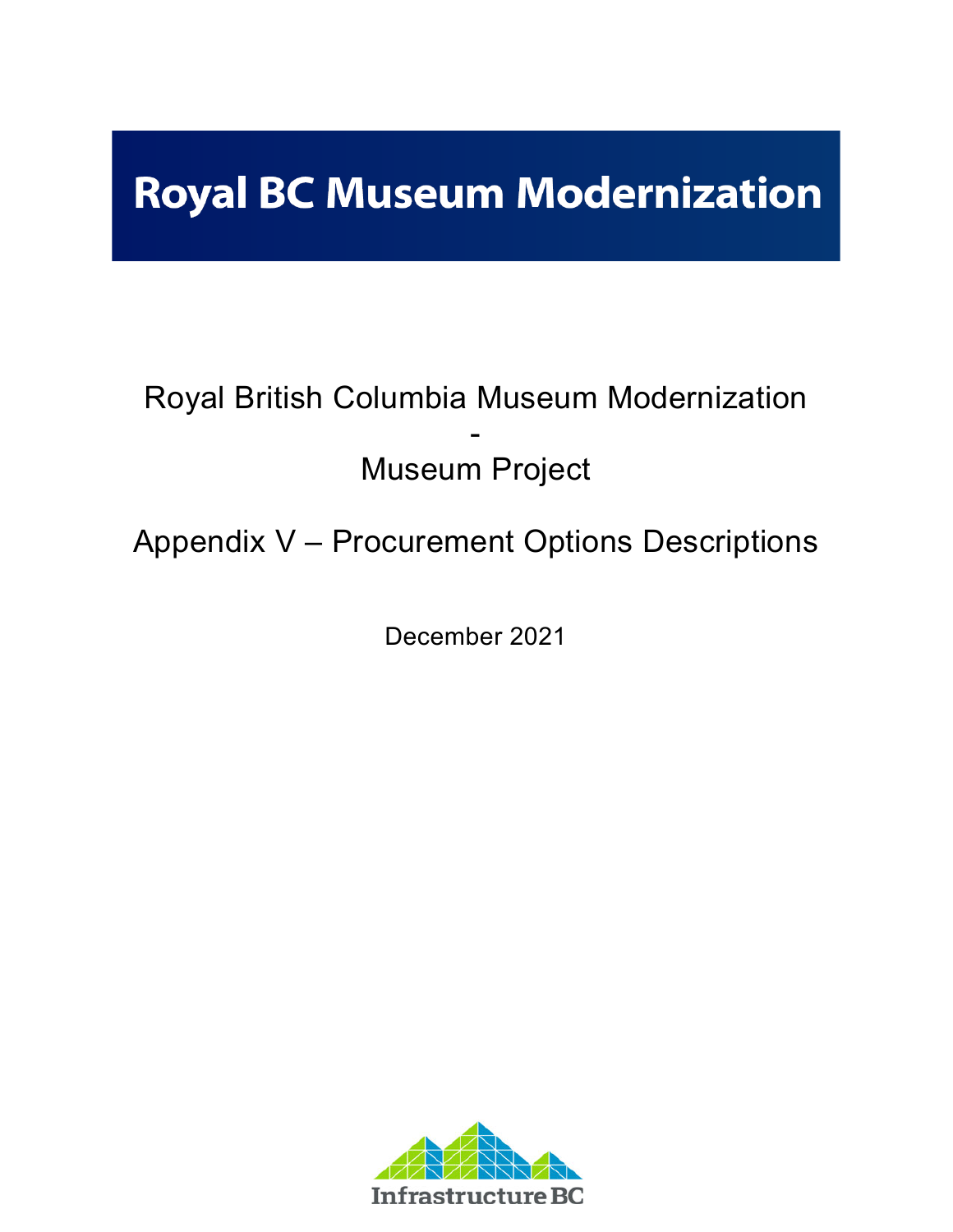#### MUSEUM MODERNIZATION PROJECT PROCUREMENT OBJECTIVES

The following procurement objectives provide the analytical framework for evaluating the procurement options:

| <b>Procurement Objectives</b>           | <b>Considerations</b>                                                                                                                                                                                                                  |
|-----------------------------------------|----------------------------------------------------------------------------------------------------------------------------------------------------------------------------------------------------------------------------------------|
| Design process and team<br>selection    | Extent of Owner's control over the design process and team<br>۰<br>selection;<br>Ability to attract acclaimed and emerging design firms under<br>۰<br>given models; and<br>Indigenous and community partners engagement in design<br>۰ |
| Design functionality                    | Contributes to a functional, constructable and maintainable<br>۰<br>design solution                                                                                                                                                    |
| <b>Cost Certainty and Affordability</b> | Level of cost certainty provided by the model.<br>۰<br>The project is affordable.<br>۰                                                                                                                                                 |
| Schedule                                | Impact on total schedule; and<br>۰<br>Impact on schedule certainty.                                                                                                                                                                    |

#### **Table 1: Procurement Objectives**

# PROCUREMENT OPTION DESCRIPTION

# **1.1 CONSTRUCTION MANAGEMENT**

In a Construction Management (CM) arrangement, the Royal BC Museum would hire a construction manager to assist with the planning and management of the project and engage an architect to develop a detailed design (working drawings) for the proposed facility.

The architect would be procured through a traditional RFP soliciting proposals from qualified architects that would include the firms' past work on relevant projects, proposed approach to designing and delivering the project, and how they would work with the Owner. The construction manager would be solicited from a similar process where proposals would include their experience as a construction manager on complex, multi-phase projects as well as their approach to delivering the project.

Once working drawings were complete, the construction manager would tender a stipulated sum construction contract or a series of tender packages. The lowest qualified price (or prices) would be selected and an industry standard fixed-price construction contract would be used. The construction contractor would take responsibility for constructing the building to the issued for construction drawings and specifications developed by the architect. The construction manager would manage the contractors to complete their contracts. While CM provides flexibility with the tendering process, all schedule and costs risks are retained by the Royal BC Museum. Once the building is complete, the Royal BC Museum would take possession and maintain and operate the asset for its entire lifespan.

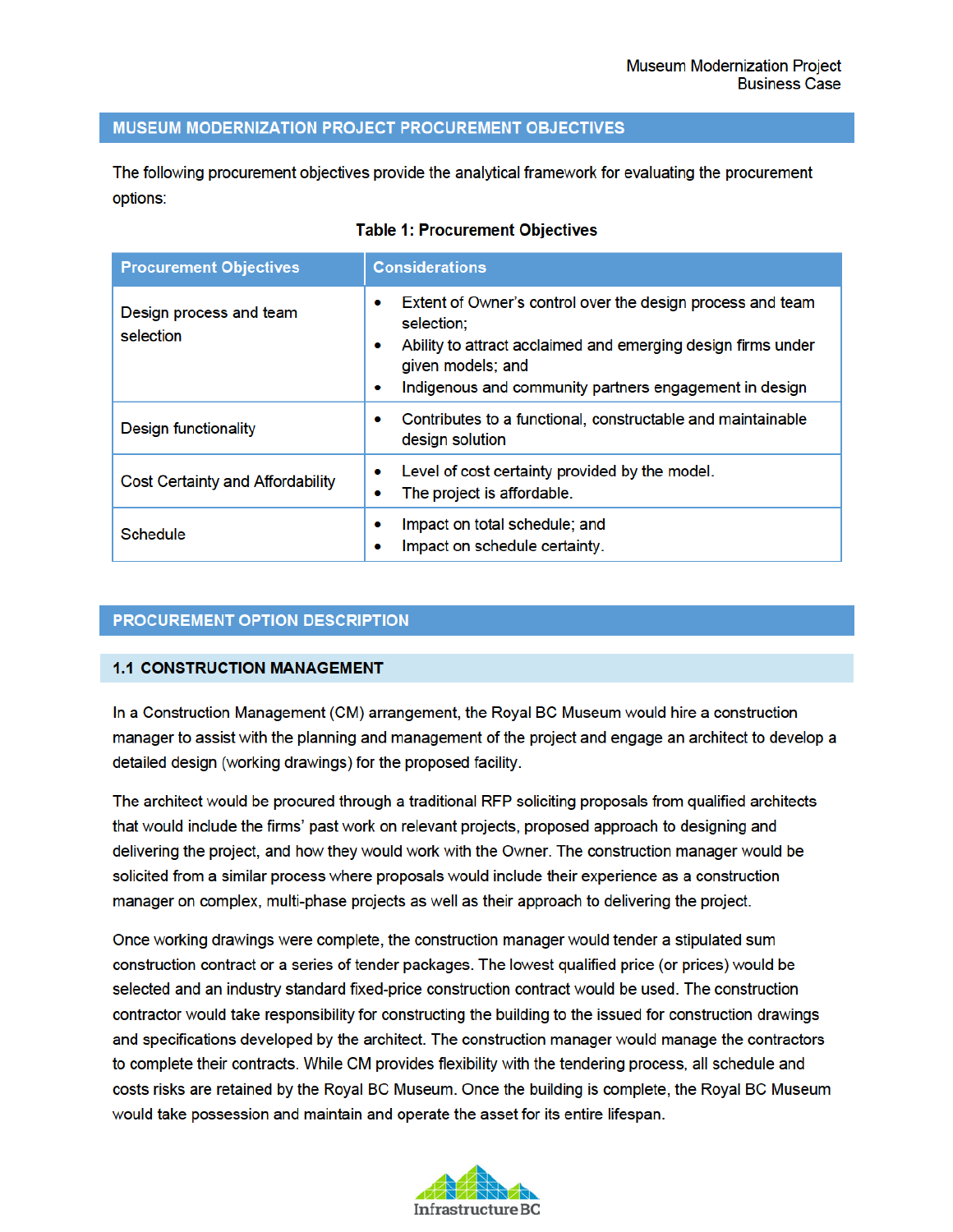CM is most typically used to verify cost/constructability as the design evolves and in high inflation environments in order to more immediately secure pricing through sequential tenders and fast track the project delivery.

CM has been used on arts and culture facilities such as the Museum of Human Rights (circa 2014) and Royal Ontario Museum (circa 2007).

# **1.2 DESIGN BID BUILD**

Using a Design Bid Build (DBB) model, the Royal BC Museum would engage an architect to develop a detailed design (working drawings) for the facility. Once the working drawings were completed, a tender call for a construction contract would be issued. The lowest qualified price would be selected and an industry standard fixed-price construction contract would be used. The construction contractor would take responsibility for constructing the building to the specifications detailed in the working drawings developed for the owner by the architect. The Royal BC Museum would remain responsible for errors and omissions and would make monthly progress payments to the contractor. Once the building is complete, the owner would take possession and maintain and operate the asset for its entire lifespan.

# **1.3 ALLIANCE**

In a conventional, risk-allocated contract each party is motivated to protect its own interests, and when risks occur the actions required to protect individual positions can easily overwhelm the actions which would improve project outcomes. The central feature of Alliance Contracting is that most risks are borne collectively by the Alliance participants, which include the owner and non-owner participants, so when difficulties, or opportunities, arise all Alliance participants are motivated to optimize the collective outcome because they all 'sink or swim together'. An Alliance Contract occupies a position near the mid-point on the spectrum of fixed price (all financial risks borne by the contractor) to cost-plus (all financial risks borne by the owner in order to mitigate non-financial risks) – enabling a balance of cost- and non-cost incentives which aligns contractor objectives with the owner's objectives.

Alliance is a three-stage partnership procurement model as described in Figure 1 below.

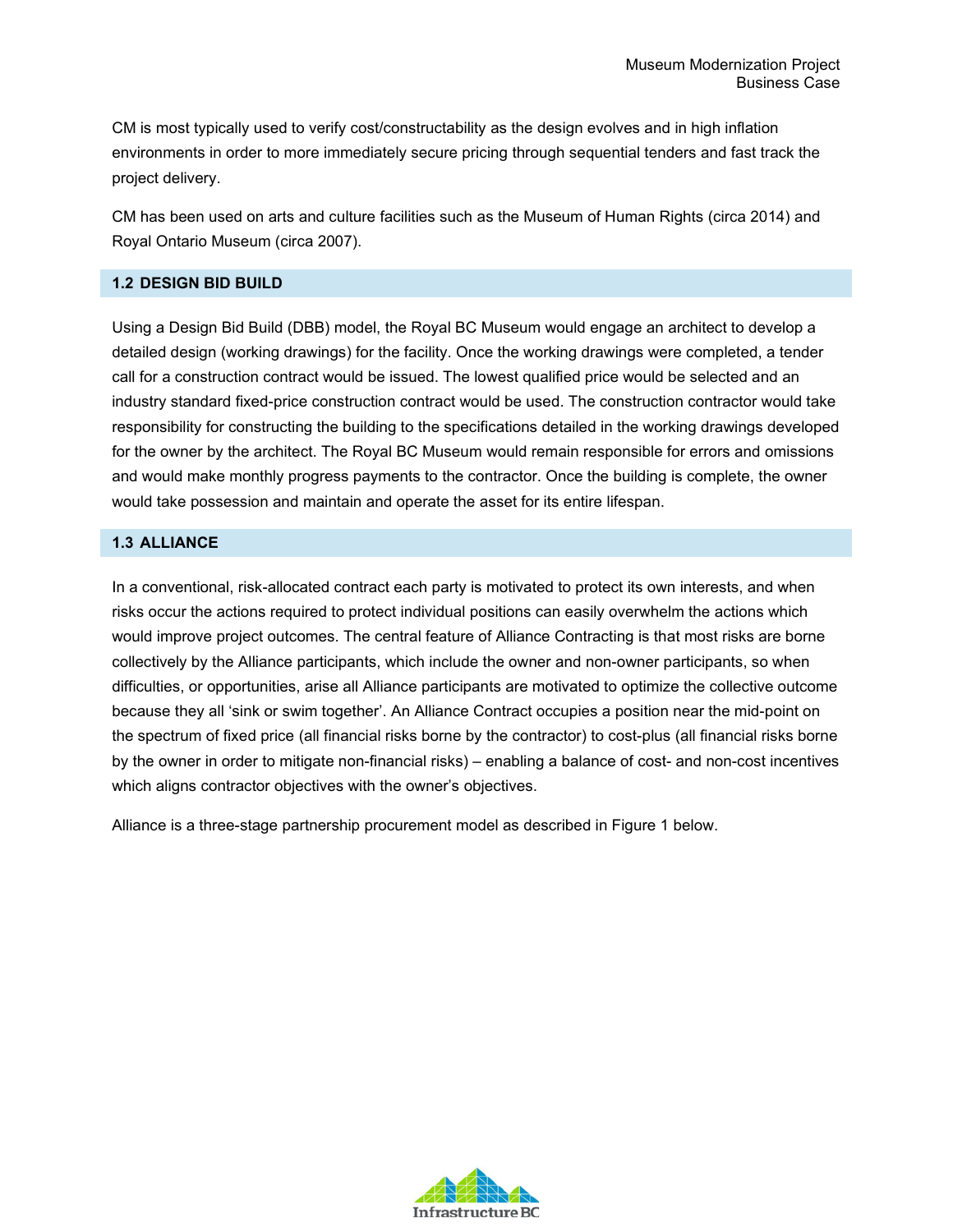

# **Figure 1: Alliance Establishment Process**

The first stage would entail an RFQ whereby respondent teams would submit qualifications along with a concept design to be evaluated by the Royal BC Museum. The evaluation process would result in a shortlist of up to three proponents who would then be invited to participate in the two stage RFP process.

The purpose of the second stage (or the first phase of the RFP) is to select up to two proponents with whom the Royal BC Museum may enter into the Alliance Development Agreement (ADA). During the first phase of the RFP, the three Proponents would develop concept designs using the indicative design and functional program as a reference. The first RFP evaluation would score the concept designs, the Proponent's approach to achieving the Project objectives and the behaviour's demonstrated during the behavioural and commercial alignment workshops to determine the top two Proponents to enter into the ADA with.

The third stage, the Alliance Development Phase (ADP), would see the final two Proponents further develop their concepts through traditional technical collaborative meetings, but also continue through commercial alignment on adjustment events and develop a target cost estimate, all of which will be included in the Project Proposal which scores technical solution, people and price. Competitive pricing tension is maintained through a target cost threshold around which scores for price are based and proponents that exceed the threshold have their score penalized.

The Project Alliance Agreement (PAA) governs the delivery phase, commencing once the Royal BC Museum selects the preferred Project Proposal, and continuing through to the expiry of the Defects Correction Period (DCP).

Alliance has been used on arts and culture facilities such as the National Museum of Australia (circa 2001) and is presently being implemented on the Cowichan District Hospital.

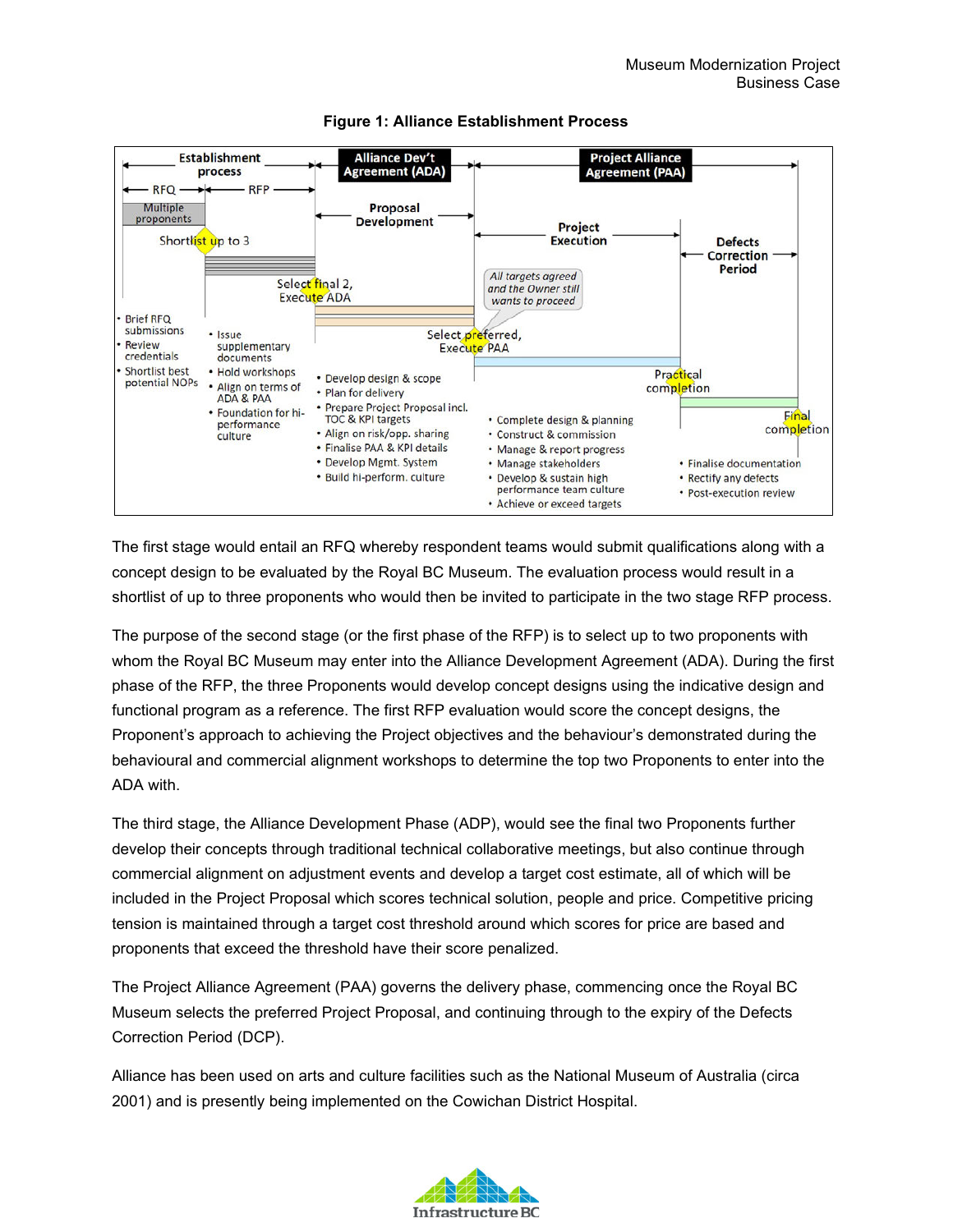#### **1.4 DESIGN BUILD WITH CONSTRUCTION MANAGEMENT**

Under this option, the main contract would be a DB competition with a fixed fee and maximum value evaluation approach with the gallery fit out to be managed by the design builder under a CM contract. Hazmat and deconstruction would be isolated and delivered under a CM as described in Table 2 below:

| Scope                                 | <b>Procurement Methodology</b>            |  |
|---------------------------------------|-------------------------------------------|--|
| <b>Hazardous Materials Abatement</b>  | <b>Construction Management</b>            |  |
| Demolition and Deconstruction         |                                           |  |
| <b>Base Building Construction</b>     | Design-Build with Construction Management |  |
| <b>Exhibition and Gallery Fit Out</b> |                                           |  |

#### **Table 2: Scope Combinations**

Following the CM process described in Section 1.1, hazardous materials abatement and deconstruction would be procured first as an early works package. The DB procurement would include the design and construction of the base building as well as the proposed CM fees for managing the exhibition and gallery fit-out.

The DB model is a two-stage procurement model. The first stage entails a request for qualifications (RFQ) whereby respondent teams submit qualifications to be evaluated by the owner. The evaluation process would assess the respondents demonstrated strength, experience and capability of leading, designing and constructing similar projects and would result in a shortlist of up to three proponents who would then be invited to participate in the second stage, a request for proposals (RFP).

The RFP process provides the opportunity to select a design build team to undertake the detailed design and construction of the facility, based primarily upon the output specifications prepared by the Royal BC Museum's compliance team. In this RFP phase, the proponents will advance the design in collaboration with Royal BC Museum to approximately 30 percent prior to contract award.

Innovation in the RFP evaluation process would see the project move away from a lowest adjusted price competition to a 100% scoring on design and technical proposals, therefore taking price out of the equation so long as the financial proposal is under or at the DB price ceiling. The successful team would enter into a fixed price contract with payments being made by the Royal BC Museum at specific progress milestones, typically monthly. CM fees for the exhibition fit-out would be included in the Financial Submission allowing the CM fees to be competitively tendered.

Unsuccessful proponents are provided partial compensation to offset some of their pursuit costs. Upon completion of construction, the design-builder is responsible for testing and commissioning, after which